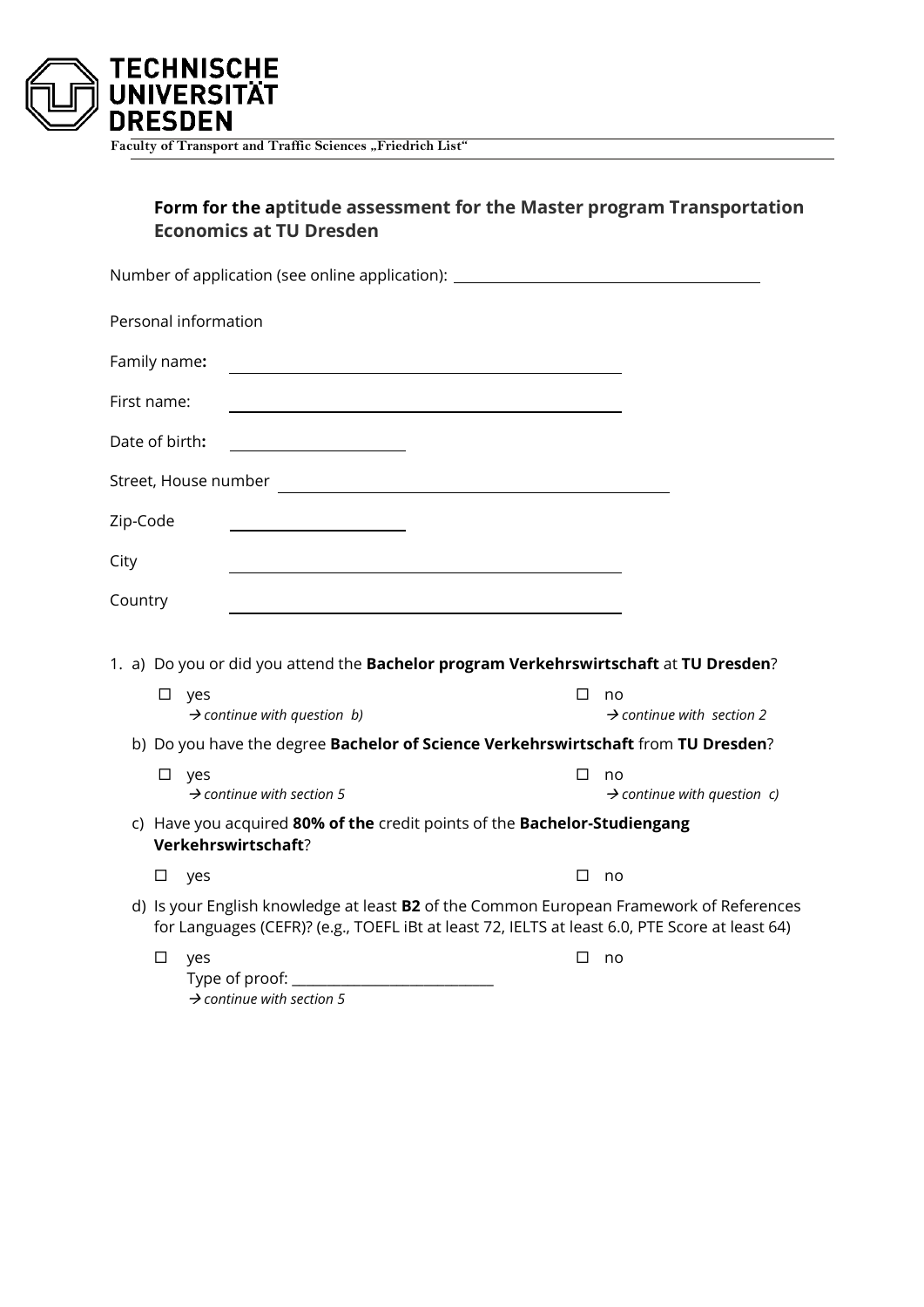|    | of Germany?   | 2. a) Do you have a University degree or a degree from an officially recognized Berufsakademie<br>in transport economics, economics, business administration, management, MINT (mathe-<br>matics, informatics, natural sciences, or technology) acknowledged in the Federal Republic |        |                                                    |
|----|---------------|--------------------------------------------------------------------------------------------------------------------------------------------------------------------------------------------------------------------------------------------------------------------------------------|--------|----------------------------------------------------|
|    | $\Box$<br>yes | Study field:<br>$\rightarrow$ continue with section 3                                                                                                                                                                                                                                |        | □<br>no<br>$\rightarrow$ continue with question b) |
|    |               | b) Have you acquired 80% of the requested credit points of your current study program?                                                                                                                                                                                               |        |                                                    |
|    | $\square$ yes |                                                                                                                                                                                                                                                                                      |        | □<br>no                                            |
|    | than 64 ?)    | c) Is your English knowledge at least <b>B2</b> of the Common European Framework of References<br>for Languages (CEFR) (e.g TOEFL iBt of at least 72, or IELTS of at least 6.0, PTE Score more                                                                                       |        |                                                    |
|    | $\Box$<br>yes |                                                                                                                                                                                                                                                                                      |        | □<br>no                                            |
|    |               | 3. Have you acquired <b>at least 60 credit points<sup>1</sup></b> in the fields of business, economics, or quantita-<br>tive methods (Mathematics, Statistics, Econometrics, Operations Research, Programming, In-<br>formatics, Data Analytics)?                                    |        |                                                    |
|    |               | $\square$ yes                                                                                                                                                                                                                                                                        | □      | no                                                 |
|    |               | Have you acquired at least 60 credits <sup>1</sup> according to the following allocation? <sup>2</sup>                                                                                                                                                                               |        |                                                    |
|    |               | a) Business Administration                                                                                                                                                                                                                                                           |        |                                                    |
|    | □             | 15 or more credits                                                                                                                                                                                                                                                                   | □      | 10 and more, but less than 15<br>credits           |
|    | □             | less than 5 credits                                                                                                                                                                                                                                                                  | $\Box$ | 5 and more, but less than 10 credits               |
|    |               | b) Volkswirtschaftslehre                                                                                                                                                                                                                                                             |        |                                                    |
|    | П             | 15 or more credits                                                                                                                                                                                                                                                                   | □      | 10 or more, but less than 15<br>credits            |
|    | □             | less than 10 credits                                                                                                                                                                                                                                                                 |        |                                                    |
| C) |               | <b>Quantitative methods</b> (Mathematics, Statistics, Econometrics, Operations Research, Pro-<br>gramming, Informatics)                                                                                                                                                              |        |                                                    |
|    | П<br>П        | 15 or more, but less than 30 credits<br>less than 15 credits                                                                                                                                                                                                                         | $\Box$ | more than 30 credits                               |

<span id="page-1-0"></span> <sup>1</sup> 60 credits is equivalent to a full year of study according to ECTS (European Credit Transfer and Accumulation System). We convert your credits into ECTS credits.

<span id="page-1-1"></span><sup>&</sup>lt;sup>2</sup> If you have more than 30 credits in Quantitative Methods, required credits in Business Administration can be reduced to a minimum of 5 credits and in Economics to a minimum of 10 credits, provided you achieve on aggregate 60 credits in all three fields.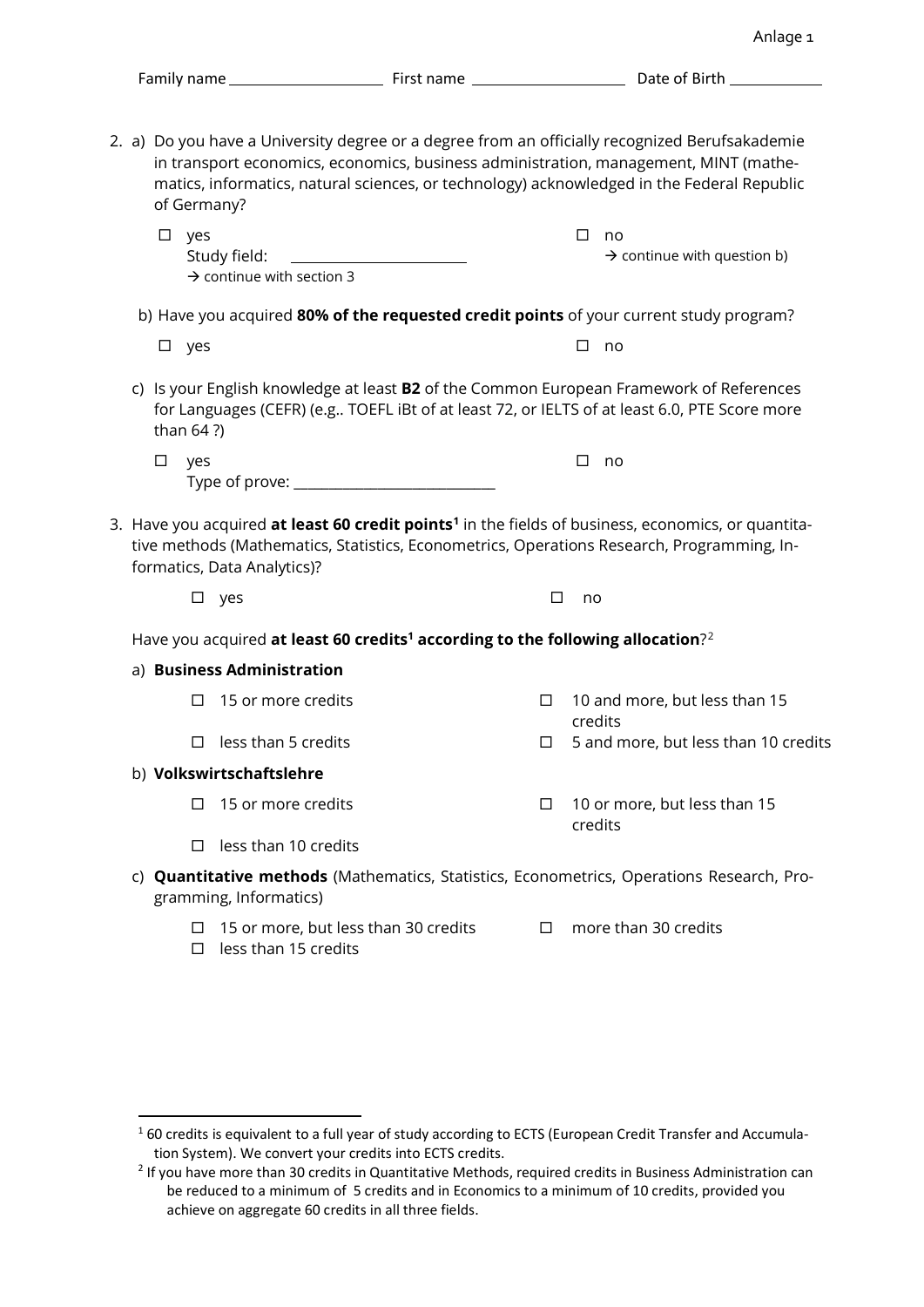# 4. **Required documents if you have answered sections 2 –3.**

# **Please mark and attach**

- **Appendix 1** Business Administration is filled an attached
- **Appendix 2** Economics is filled an attached
- **Appendix 3**  Quantitative Methods is filled and attached
- My degree's **Certificate/Diploma** is attached, and I have numbered modules in the certificate (see column F in appendices 1-3).
- **or**  $\Box$  I have attached a **certificate** from the Examination Office that I have achieved **at least 80%** of the credits required in my current program

## **and**

□ I have attached a certificate on my **current average mark,** issued by the Examination Office.

## **and**

- $\Box$  I have attached a list of modules and marks achieved with numbered modules (see column F in den appendices 1-3).
- The **prove of my English knowledge** of at least **B2** of the Common European Framework of References for Languages is attached (e.g., Toefl ITS more than 72, IELTS more than 6.0, PTE Score more than 64.).

# 5. **Graduates/students of the Bachelor Verkehrswirtschaft at TU Dresden**:

Required documents. Please mark and attach

- The **Bachelor Diploma** of my degree is attached.
- **or** □ I have attached a **certificate** from the Examination Office that I have achieved **at least 80%** of the credits required in my current program.

### **and**

- I have attached a certificate on my **current average mark,** issued by the Examination Office.
- The **prove of my English knowledge** of at least **B2** of the Common European Framework of References for Languages is attached (e.g., Toefl ITS more than 72, IELTS more than 6.0, PTE Score more than 64, OET Score at least C)

# **I certify that I have truthfully answered all questions.**

**Location, date Signature**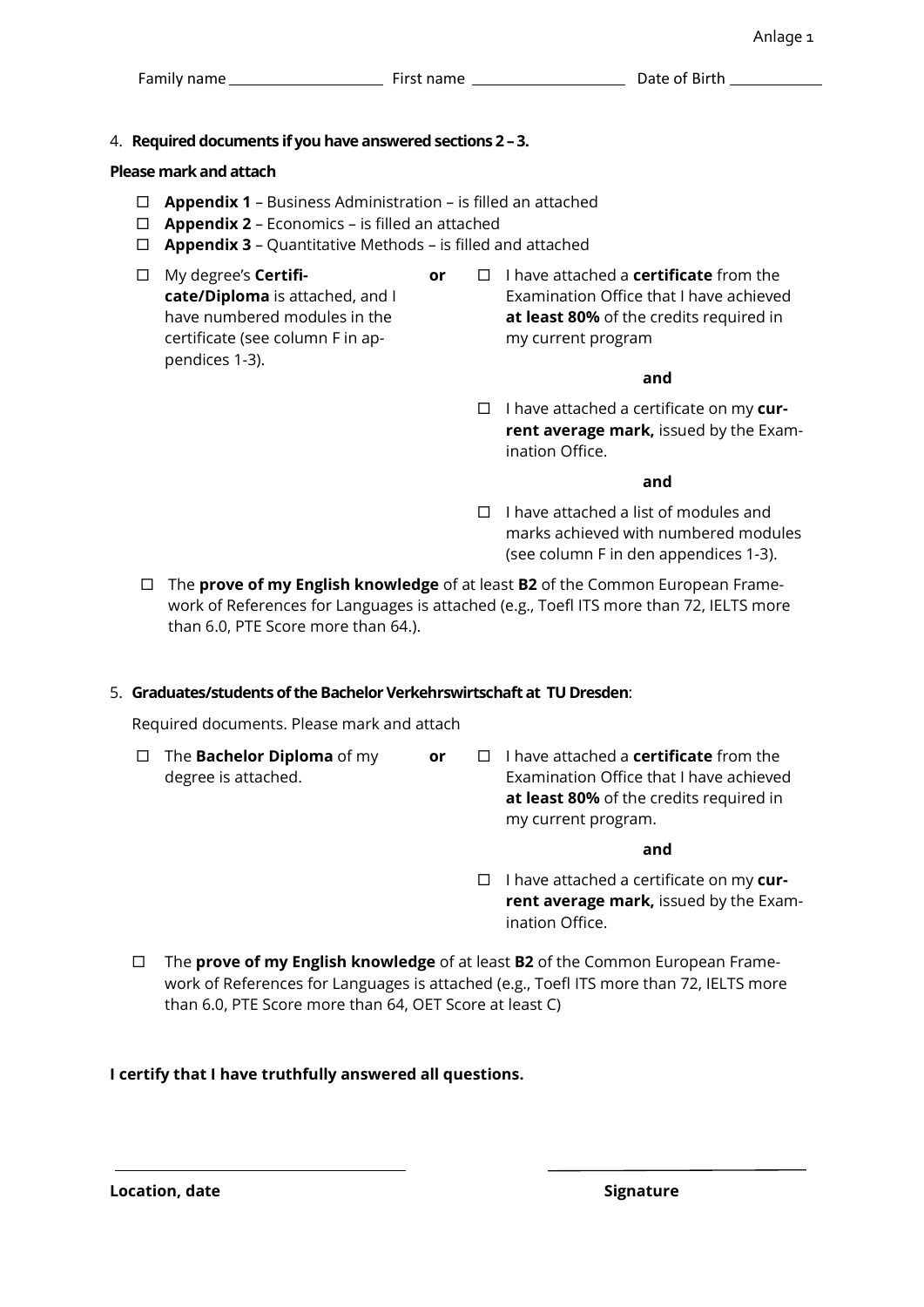Please enter your **study achievements** (finished modules) in the field of **Business Administration**

|                                                | Column A       |                        | Column B           | Column<br>$\mathsf{C}$      | Column D |       |
|------------------------------------------------|----------------|------------------------|--------------------|-----------------------------|----------|-------|
| Study achievement<br>(Business Administration) |                | Acquired credit points | Mark               | Its number<br>on my certif- |          |       |
| Module                                         | Name of course | Credit<br>points       | *Hours<br>per week | *Hours<br>per term          |          | icate |
|                                                |                |                        |                    |                             |          |       |
|                                                |                |                        |                    |                             |          |       |
|                                                |                |                        |                    |                             |          |       |
|                                                |                |                        |                    |                             |          |       |
|                                                |                |                        |                    |                             |          |       |
|                                                |                |                        |                    |                             |          |       |
|                                                |                |                        |                    |                             |          |       |
|                                                |                |                        |                    |                             |          |       |
|                                                |                |                        |                    |                             |          |       |
|                                                |                |                        |                    |                             |          |       |
|                                                |                |                        |                    |                             |          |       |
|                                                |                |                        |                    |                             |          |       |
|                                                |                |                        |                    |                             |          |       |

#### *Notes*

- *Column A:* Names of the module and the linked courses.
- *Column B:* Please, enter the credit points acquired. If this is not available, please enter course hours per week and term (\*).
- *Column C:* Mark (grade) of the module or achievement.
- *Column D:* Please, number the module/achievement in your certificate.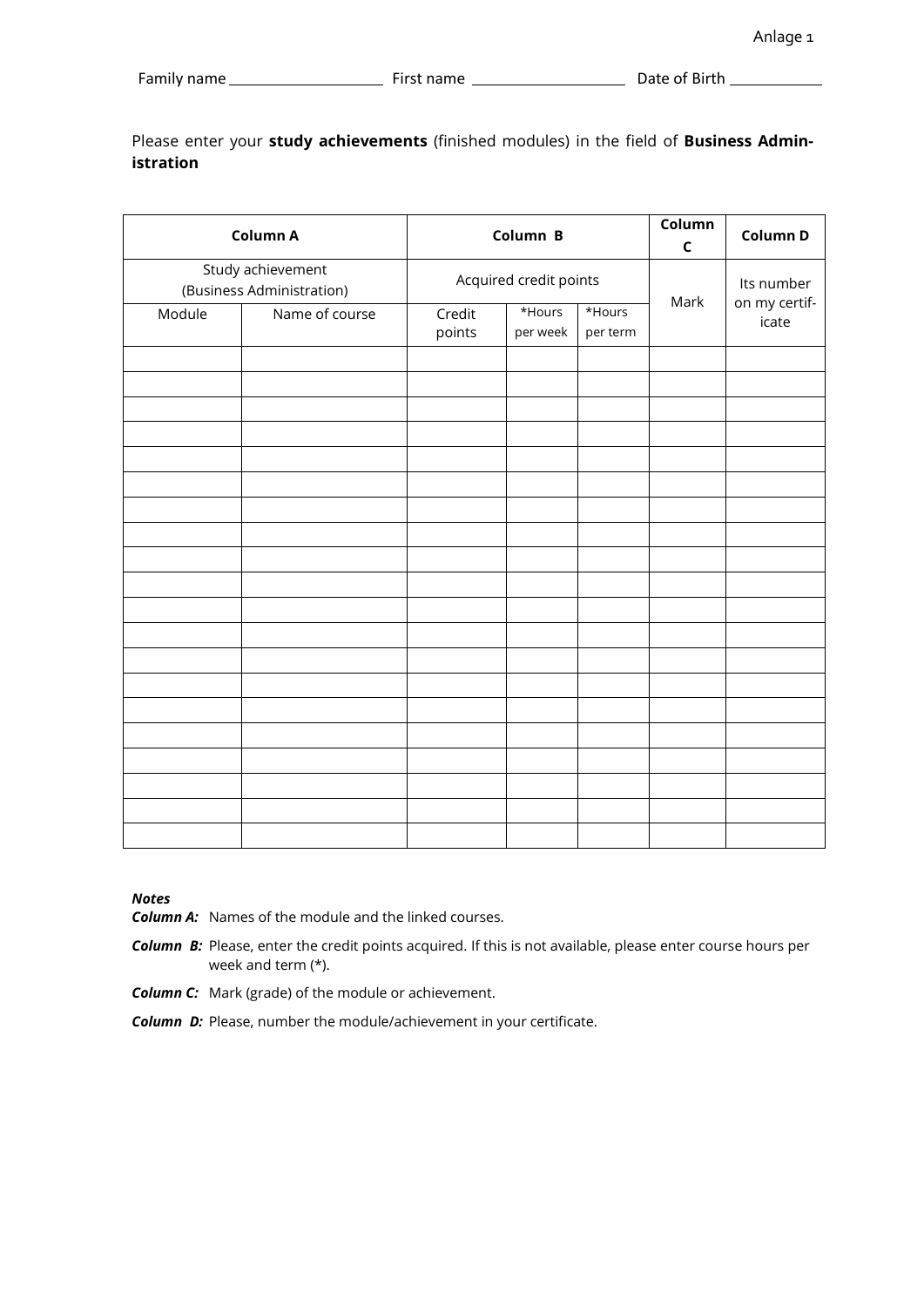|        | Column A                         |                  | Column B               | Column<br>$\mathsf C$ | Column D                    |       |
|--------|----------------------------------|------------------|------------------------|-----------------------|-----------------------------|-------|
|        | Study achievement<br>(Economics) |                  | Acquired credit points | Mark                  | Its number<br>on my certif- |       |
| Module | Name of course                   | Credit<br>points | *Hours<br>per week     | *Hours<br>per term    |                             | icate |
|        |                                  |                  |                        |                       |                             |       |
|        |                                  |                  |                        |                       |                             |       |
|        |                                  |                  |                        |                       |                             |       |
|        |                                  |                  |                        |                       |                             |       |
|        |                                  |                  |                        |                       |                             |       |
|        |                                  |                  |                        |                       |                             |       |
|        |                                  |                  |                        |                       |                             |       |
|        |                                  |                  |                        |                       |                             |       |
|        |                                  |                  |                        |                       |                             |       |
|        |                                  |                  |                        |                       |                             |       |
|        |                                  |                  |                        |                       |                             |       |
|        |                                  |                  |                        |                       |                             |       |
|        |                                  |                  |                        |                       |                             |       |

Please enter your **study achievements** (finished modules) in the field of **Economics**.

#### *Notes*

- *Column A:* Names of the module and the linked courses.
- *Column B:* Please, enter the credit points acquired. If this is not available, please enter course hours per week and term (\*).
- *Column C:* Mark (grade) of the module or achievement.
- *Column D:* Please, number the module/achievement in your certificate.